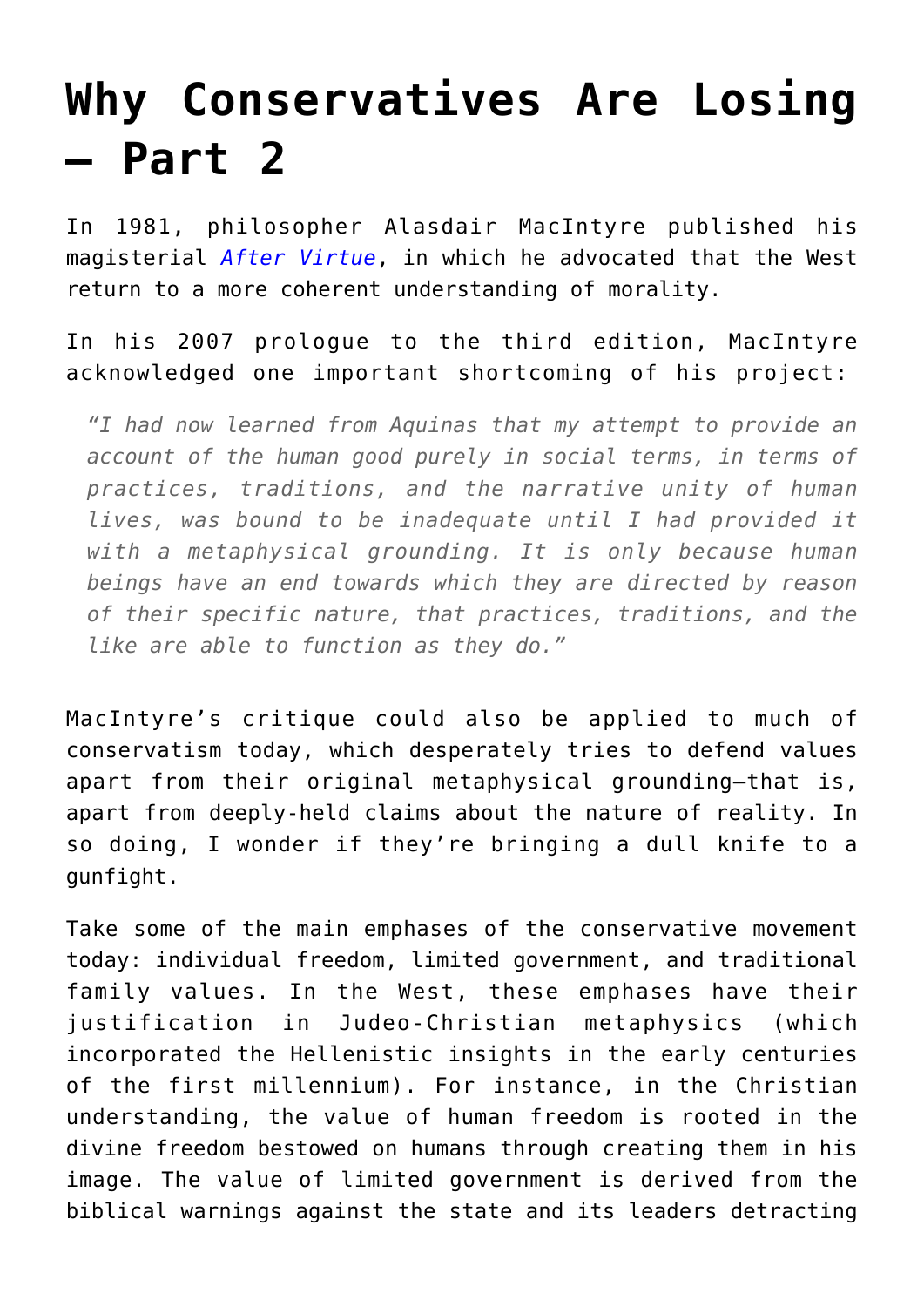from the obedience due to God alone. And the traditional family was seen as an earthly means of imaging the love between the persons of the Trinity.

For many years after America's founding, there was enough of a general Christian consensus to maintain unity on the above values—which, admittedly, [weren't always consistently upheld.](https://www.intellectualtakeout.org/blog/why-yankees-wont-and-cant-leave-south-alone) This metaphysical consensus could be appealed to when the values needed clarification or when they were challenged.

But with increased [secularization,](https://www.intellectualtakeout.org/blog/famed-historian-explains-how-civilization-collapses) that consensus has gradually eroded.

Apart from that Christian foundation, what are conservatives left with when trying to defend and promote the above values? A utilitarianism that tries to show how living according to them leads to prosperity? A historical nostalgia that glorifies particular moments in the past when these values were upheld? A Kantian ethics that holds these values are true because they are universalizable?

There seems to be an assumption among many conservatives today that they can still garner widespread agreement on these values apart from people's metaphysical convictions and commitments (whether religious or not)… that they can find the magical wording or messaging that will appeal to people irrespective of their diverse beliefs.

I suppose this is one of the underlying weaknesses of the classical liberalism upon which America was founded.

But this is a lowest-common-denominator approach to promoting lofty ideals, and the mismatch between the two won't likely translate into political, or ideological, success in the coming years.

So what's the alternative for American conservatives?

In my mind, they have three options: